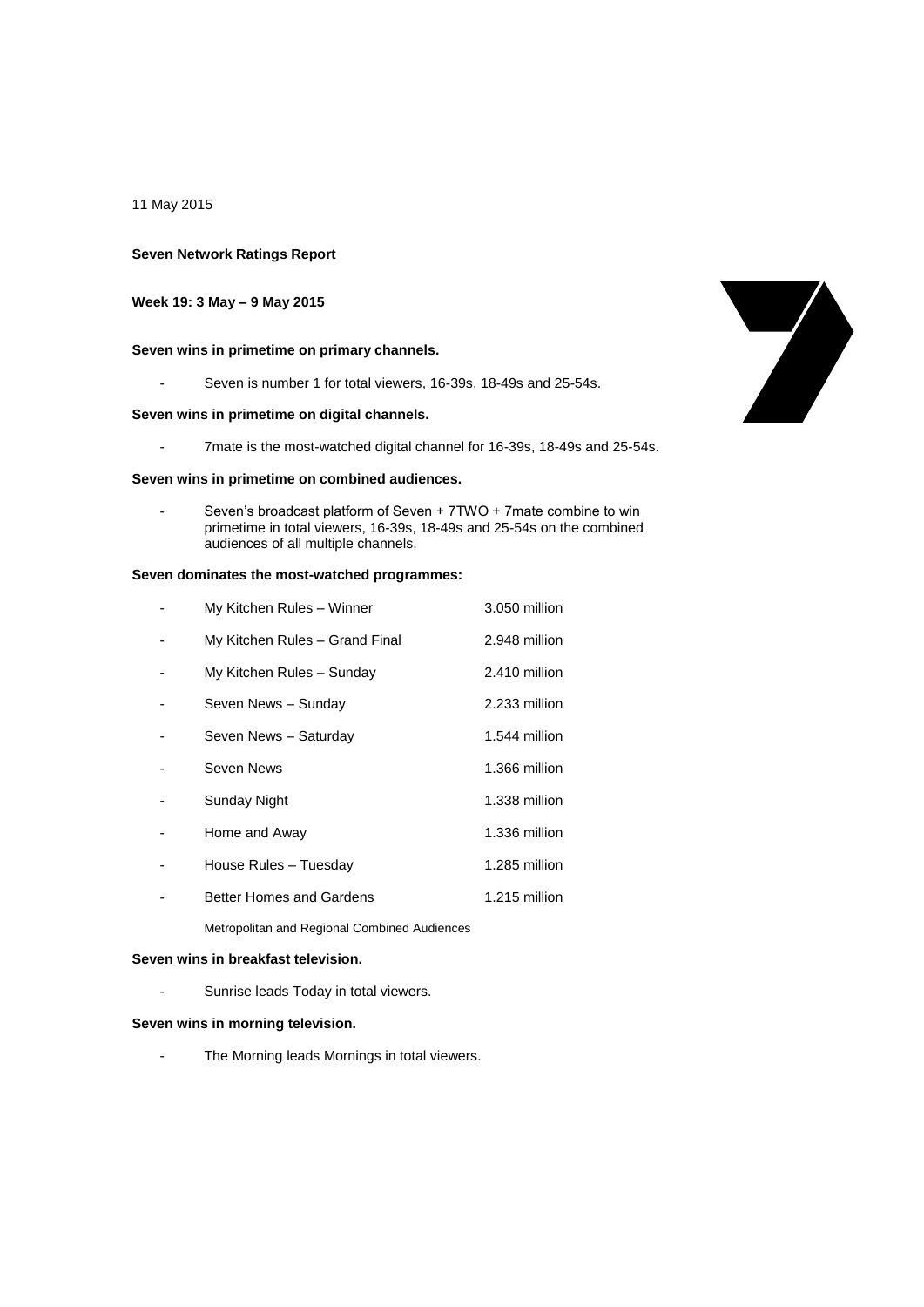#### **Seven deliver across the week.**

- My Kitchen Rules peaks at 2.080 million, wins in total viewers, 16-39s, 18-49s and 25-54s, and is Sunday's number 1 most-watched programme for total viewers, 16-39s, 18-49s and 25-54s.
- Sunday Night out-ranks the Logie Awards and ranks in Sunday's top ten most-watched programmes for total viewers, 16-39s, 18-49s and 25-54s.
- My Kitchen Rules Final peaks at 2.357 million and dominates in total viewers, 16-39s, 18-49s and 25-54s.
- My Kitchen Rules Winner peaks at 2.376 million and is Monday's number one most-watched programme for total viewers, 16-39s, 18-49s and 25-54s.
- House Rules peaks at 1.311 million, and ranks in Tuesday's top four most-watched programmes for 16-39s, 18-49s and 25-54s.
- AFL on Seven: Friday Night Football dominates in total viewers, 16-39s, 18-49s and 25-54s across its broadcast markets on Seven.
- AFL on Seven: Saturday Night Football dominates in total viewers, 16-39s, 18-49s and 25-54s across its broadcast markets on Seven.
- Saturday Night At The Movies: Men in Black 2 dominates in 16-39s, 18-49s and 25-54s across its broadcast markets on Seven.

#### **Primetime audience demographics for primary channels**

| 6.00pm-midnight Week 19, 2015 |       |       |       |            |            |  |
|-------------------------------|-------|-------|-------|------------|------------|--|
| <b>Audience shares</b>        | Seven | Nine  | Ten   | <b>ABC</b> | <b>SBS</b> |  |
| All People                    | 22.7% | 19.1% | 14.5% | 12.9%      | 4.8%       |  |
| $16 - 39s$                    | 22.5% | 20.5% | 19.4% | 5.2%       | 3.6%       |  |
| $18 - 49s$                    | 22.6% | 20.6% | 18.7% | 6.1%       | 4.1%       |  |
| $25 - 54s$                    | 22.9% | 20.9% | 17.9% | 7.2%       | 4.2%       |  |

#### **Primetime audience demographics for digital channels**

| 6:00pm-midnight Week 19, 2015 |        |        |          |  |  |  |
|-------------------------------|--------|--------|----------|--|--|--|
| Total                         | 16-39s | 18-49s | $25-54s$ |  |  |  |
| 4.0%                          | 1.0%   | 1.4%   | 1.7%     |  |  |  |
| 3.7%                          | 5.7%   | 5.2%   | 4.8%     |  |  |  |
| 4.1%                          | 5.6%   | 5.2%   | 4.8%     |  |  |  |
| $3.2\%$                       | 2.5%   | 2.5%   | 2.5%     |  |  |  |
| 2.6%                          | 2.9%   | 3.1%   | 3.1%     |  |  |  |
| 2.9%                          | 4.8%   | 4.4%   | 4.1%     |  |  |  |
| 2.7%                          | 3.4%   | 3.0%   | 2.9%     |  |  |  |
| 0.5%                          | 0.4%   | 0.4%   | 0.4%     |  |  |  |
| 1.1%                          | 0.7%   | 1.0%   | 1.0%     |  |  |  |
| 1.1%                          | 1.6%   | 1.5%   | 1.4%     |  |  |  |
| 0.2%                          | 0.2%   | 0.1%   | 0.1%     |  |  |  |
|                               |        |        |          |  |  |  |

#### **Primetime audience demographics for combined audiences of all channels**.

| 6:00pm-midnight Week 19, 2015 |       |       |       |            |            |
|-------------------------------|-------|-------|-------|------------|------------|
| <b>Audience shares</b>        | Seven | Nine  | Ten   | <b>ABC</b> | <b>SBS</b> |
| All People                    | 30.4% | 26.4% | 20.0% | 17.3%      | 6.0%       |
| $16 - 39s$                    | 29.2% | 28.6% | 27.1% | 9.7%       | 5.4%       |
| 18-49s                        | 29.2% | 28.3% | 26.2% | 10.6%      | 5.7%       |
| 25-54s                        | 29.5% | 28.2% | 25.1% | 11.5%      | 5.8%       |

FTA Channels and Total TV

Copyright Oztam Data: Consolidated (Live + As Live + TSV) and Overnight (Live + As Live).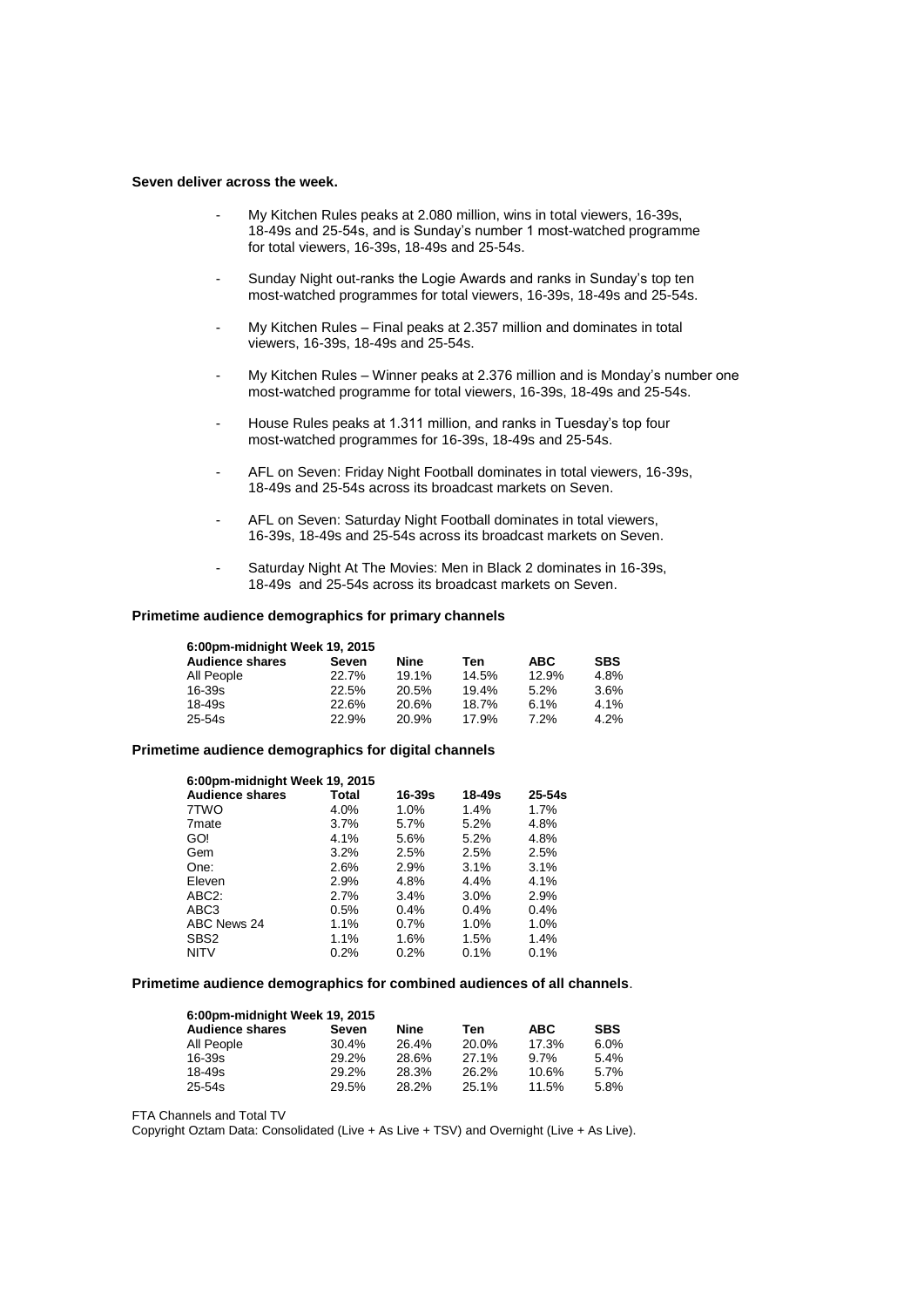### **Primetime Programming Analysis**

## **Sunday**

- Seven wins in news.
- Seven wins in primetime on primary channels.
	- Seven is number 1 for total viewers: up 7% on Nine and up 159% on Ten.
- Seven wins in primetime on digital channels.
	- 7mate is the most-watched digital channel for total viewers, 16-39s, 18-49s and 25-54s.
- Seven wins in primetime on combined audiences.
	- Seven + 7TWO + 7mate is number one for total viewers and 25-54s on the combined audiences of all channels.
	- Seven (Seven + 7TWO + 7mate) is up 12% on Nine (Nine + Go + Gem) and up 131% on Ten in total viewers.
	- Seven is up 46% on Ten in 16-39s. Seven is up 65% on Ten in 18-49s. Seven leads Nine and is up 74% on Ten in 25-54s.
- Seven wins in breakfast television. Weekend Sunrise is up 20% on Weekend Today.
- Seven scores in the most-watched programmes:

| <b>All People</b> |    | $25 - 54s$          |    |
|-------------------|----|---------------------|----|
| My Kitchen Rules  | #1 | My Kitchen Rules    | #1 |
| Seven News        | #2 | Seven News          | #2 |
| Sunday Night      | #4 | Sunday Night        | #5 |
| 16-39s            |    | $18 - 49s$          |    |
| My Kitchen Rules  | #1 | My Kitchen Rules    | #1 |
| Seven News        | #4 | Seven News          | #2 |
| Sunday Night      | #7 | <b>Sunday Night</b> | #6 |

- **AFL on Seven: Sunday Afternoon Football** dominates in total viewers, 16-39s, 18-49s and 25-54s across its broadcast markets on Seven.
- **Seven News** (1.605 million). Seven News wins network up 312,000 viewers on Nine News, a 24% audience advantage.
- **My Kitchen Rules** (1.667 million) peaks at 2.080 million, wins in total viewers, 16-39s, 18-49s and 25-54s, and is Sunday's number 1 most-watched programme for total viewers, 16-39s, 18-49s and 25-54s – 33 share in total viewers, 34 share in 16-39s, 35 share in 18-49s and 35 share in 25-54s.
- **Sunday Night** (1.045 million) out-ranks the Logie Awards and ranks in Sunday's top ten most-watched programmes for total viewers, 16-39s, 18-49s and 25-54s.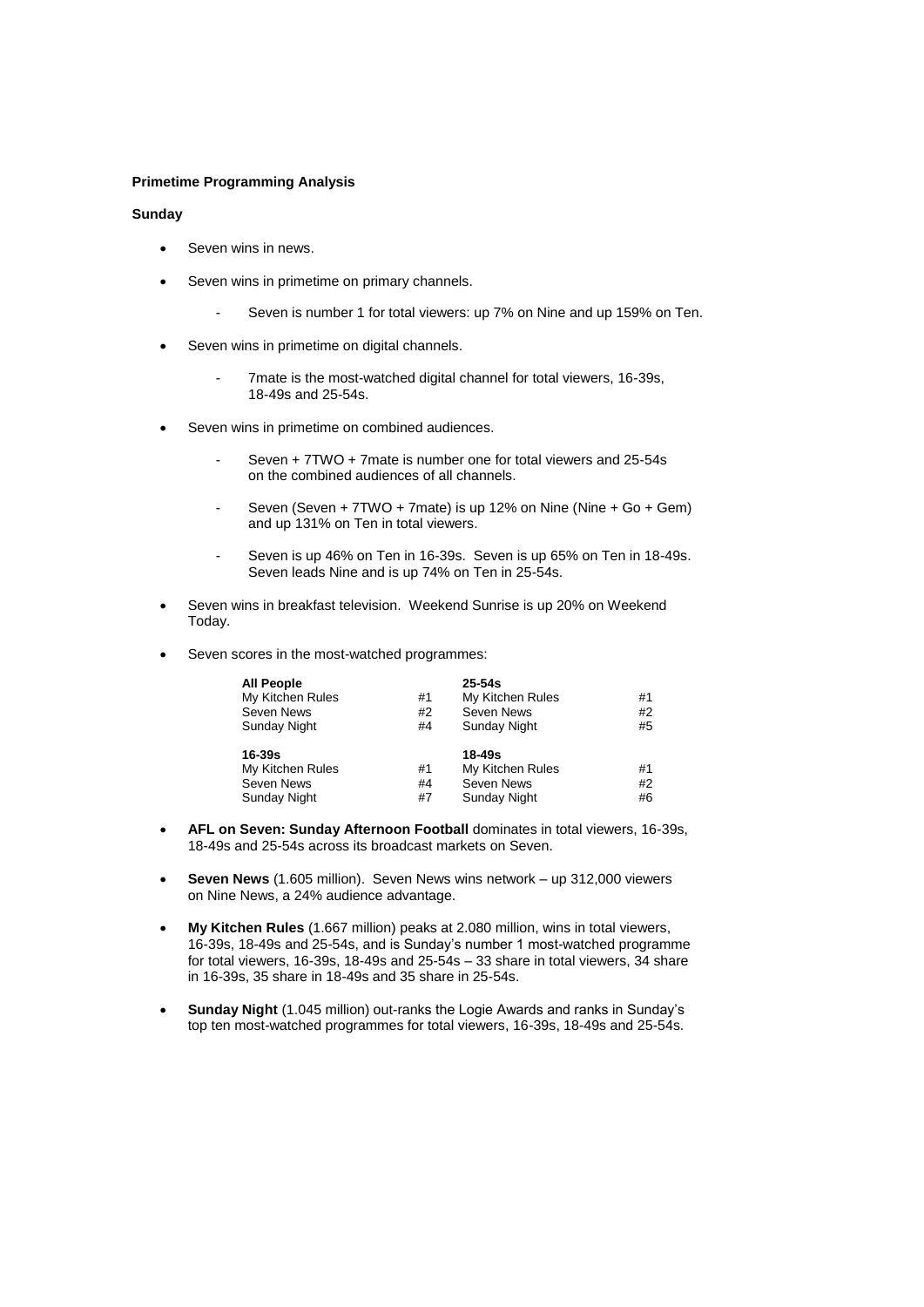### **Monday**

- Seven wins in primetime on primary channels.
	- Seven is number 1 for total viewers, 16-39s, 18-49s and 25-54s.
	- Seven is up 118% on Nine and up 274% on Ten in total viewers.
	- Seven is up 160% on Nine and up 250% on Ten in 16-39s. Seven is up 143% on Nine and up 228% on Ten in 18-49s. Seven is up 125% on Nine and up 232% on Ten in 25-54s.
- Seven wins in primetime on digital channels.
	- 7TWO is the most-watched digital channel for total viewers.
	- 7mate is the most-watched digital channel for 16-39s, 18-49s and 25-54s.
- Seven wins in primetime on combined audiences.
	- Seven + 7TWO + 7mate is number one for total viewers, 16-39s and 18-49s on the combined audiences of all channels.
	- Seven (Seven + 7TWO + 7mate) is up 92% on Nine (Nine + Go + Gem) and up 186% on Ten (Ten + One + Eleven) in total viewers.
	- Seven is up 121% on Nine and up 152% on Ten in 16-39s. Seven is up 115% on Nine and up 135% on Ten in 18-49s. Seven is up 101% on Nine and up 111% on Ten in 25-54s.
- Seven wins in breakfast television. Sunrise leads Today.
- Seven scores in the most-watched programmes:

| <b>All People</b>          |    | $25 - 54s$                 |     |
|----------------------------|----|----------------------------|-----|
| My Kitchen Rules - Winner  | #1 | My Kitchen Rules - Winner  | #1  |
| My Kitchen Rules - Final   | #2 | My Kitchen Rules - Final   | #2  |
| <b>Seven News</b>          | #4 | Home and Away              | #7  |
| Seven News - Today Tonight | #5 | Seven News - Today Tonight | #8  |
| Home and Away              | #7 | Seven News                 | #10 |
| 16-39s                     |    | 18-49s                     |     |
| My Kitchen Rules - Winner  | #1 | My Kitchen Rules - Winner  | #1  |
| My Kitchen Rules - Final   | #2 | My Kitchen Rules - Final   | #2  |
|                            |    |                            |     |
| Home and Away              | #5 | Home and Away              | #7  |

- **Home and Away** (0.954 million) wins.
- **My Kitchen Rules – Final** (2.084 million) peaks at 2.357 million and dominates in total viewers, 16-39s, 18-49s and 25-54s – 43 share in total viewers, 42 share in 16-39s, 50 share in 18-49s and 48 share in 25-54s.
- **My Kitchen Rules – Winner** (2.132 million) peaks at 2.376 million and is Monday's number one most-watched programme for total viewers, 16-39s, 18-49s and 25-54s – 50 share in total viewers, 57 share in 16-39s, 54 share in 18-49s and 54 share in 25-54s.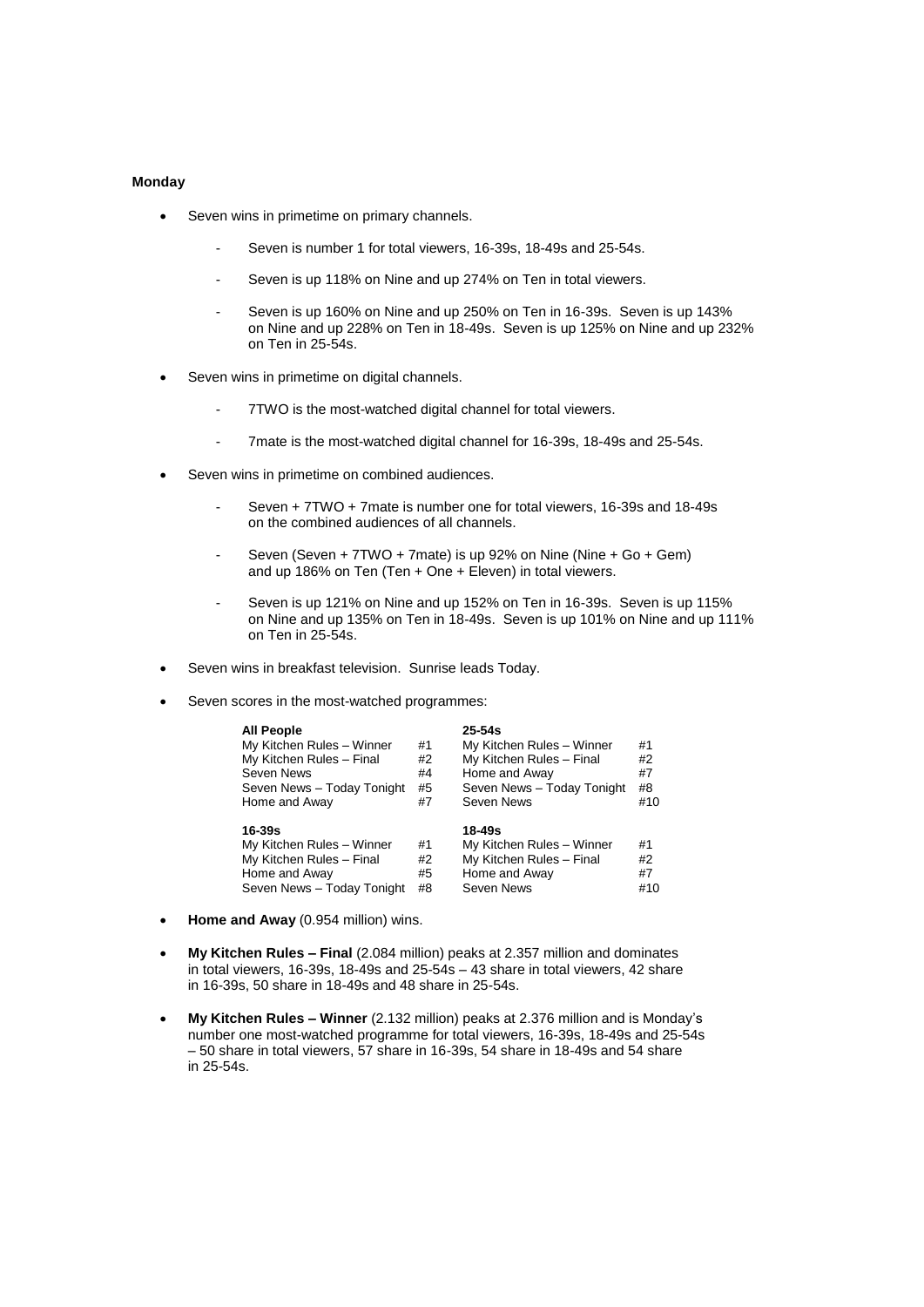### **Tuesday**

- Seven wins in breakfast television. Sunrise is up 20% on Today.
- Seven wins in morning television. The Morning Show is up 15% on Mornings.
- Seven scores in the most-watched programmes:

| <b>All People</b><br>Seven News<br>Seven News - Today Tonight<br>Home and Away                                 | #3<br>#4<br>#7       | $25 - 54s$<br>House Rules<br>Seven News-Today Tonight<br>Home and Away<br>Seven News | #4<br>#5<br>#6<br>#9 |
|----------------------------------------------------------------------------------------------------------------|----------------------|--------------------------------------------------------------------------------------|----------------------|
| $16 - 39s$<br><b>House Rules</b><br>Ramsay's Kitchen Nightmares<br>Home and Away<br>Seven News - Today Tonight | #4<br>#5<br>#6<br>#9 | 18-49s<br>House Rules<br>Seven News - Today Tonight<br>Home and Away<br>Seven News   | #4<br>#5<br>#6<br>#9 |

- **Home and Away** (0.883 million) wins in total viewers, 16-39s, 18-49s and 25-54s.
- **House Rules** (0.791 million) peaks at 1.311 million, and ranks in Tuesday's top four most-watched programmes for 16-39s, 18-49s and 25-54s.

## **Wednesday**

- Seven wins in primetime on combined audiences.
	- Seven + 7TWO + 7mate is number one for total viewers on the combined audiences of all channels.
- Seven wins in primetime on digital channels.
	- 7TWO is the most-watched digital channel for total viewers.
	- 7mate is the most-watched digital channel for 18-49s and 25-54s.
- Seven wins in breakfast television. Sunrise leads Today.
- Seven wins in morning television. The Morning Show leads Mornings.

### **Thursday**

- Seven wins in breakfast television. Sunrise is up 12% on Today.
- Seven wins in morning television. The Morning Show is up 54% on Mornings.
- Seven wins in primetime on digital channels.
	- 7TWO is the most-watched digital channel for total viewers.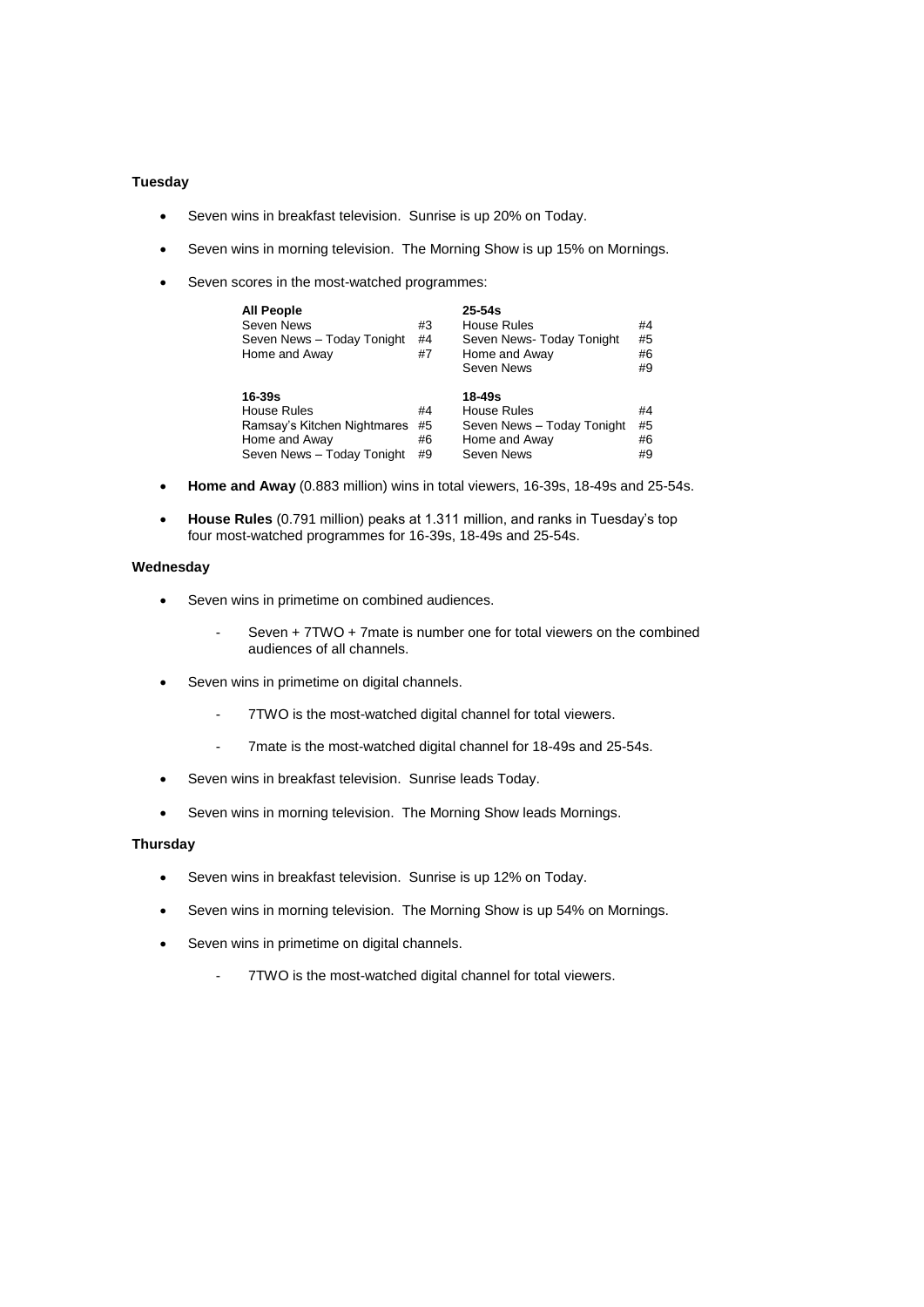#### **Friday**

- Seven wins in primetime on primary channels.
	- Seven is number 1 for total viewers: up 9% on Nine and up 35% on Ten.
- Seven wins in primetime on combined audiences.
	- Seven + 7TWO + 7mate is number one for total viewers on the combined audiences of all channels.
	- Seven + 7TWO + 7mate is up 8% on Nine + Go + Gem and up 42% on Ten + One + Eleven in total viewers.
- **AFL on Seven: Friday Night Football** dominates in total viewers, 16-39s, 18-49s and 25-54s across its broadcast markets on Seven – 33 share in total viewers, 33 share in 16-39s, 32 share in 18-49s and 32 share in 25-54s.

### **Saturday**

- Seven wins in news.
- Seven wins in primetime on primary channels.
	- Seven is number 1 for total viewers, 16-39s, 18-49s and 25-54s.
	- Seven is up 62% on Nine and up 114% on Ten in total viewers.
	- Seven is up 73% on Nine and up 53% on Ten in 16-39s. Seven is up 58% on Nine and up 87% on Ten in 18-49s. Seven is up 51% on Nine and up 98% on Ten in 25-54s.
- Seven wins in primetime on combined audiences.
	- Seven + 7TWO + 7mate is number one for total viewers, 16-39s, 18-49s and 25-54s on the combined audiences of all channels.
	- Seven (Seven + 7TWO + 7mate) is up 31% on Nine (Nine + Go + Gem) and up 102% on Ten (Ten + One + Eleven) in total viewers.
	- Seven is up 31% on Nine and up 53% on Ten in 16-39s. Seven is up 23% on Nine and up 47% on Ten in 18-49s. Seven is up 22% on Nine and up 32% on Ten in 25-54s.
- Seven wins in breakfast television. Weekend Sunrise is up 9% on Weekend Today across 7:00-10:00am.
- Seven scores in the most-watched programmes:

| <b>All People</b><br>Seven News<br>AFL on Seven: Afternoon                                                   | #1<br>#9                    | $25 - 54s$<br>Seven News<br>Men in Black 2<br>AFL on Seven: Pre-Match                                        | #1<br>#4<br>#10             |
|--------------------------------------------------------------------------------------------------------------|-----------------------------|--------------------------------------------------------------------------------------------------------------|-----------------------------|
| 16-39s<br>Seven News<br>Men in Black 2<br>AFL on Seven: Pre-Match<br>AFL on Seven: Afternoon<br>AFL on Seven | #1<br>#4<br>#6<br>#9<br>#10 | 18-49s<br>Seven News<br>Men in Black 2<br>AFL on Seven: Pre-Match<br>AFL on Seven<br>AFL on Seven: Afternoon | #1<br>#4<br>#7<br>#8<br>#10 |